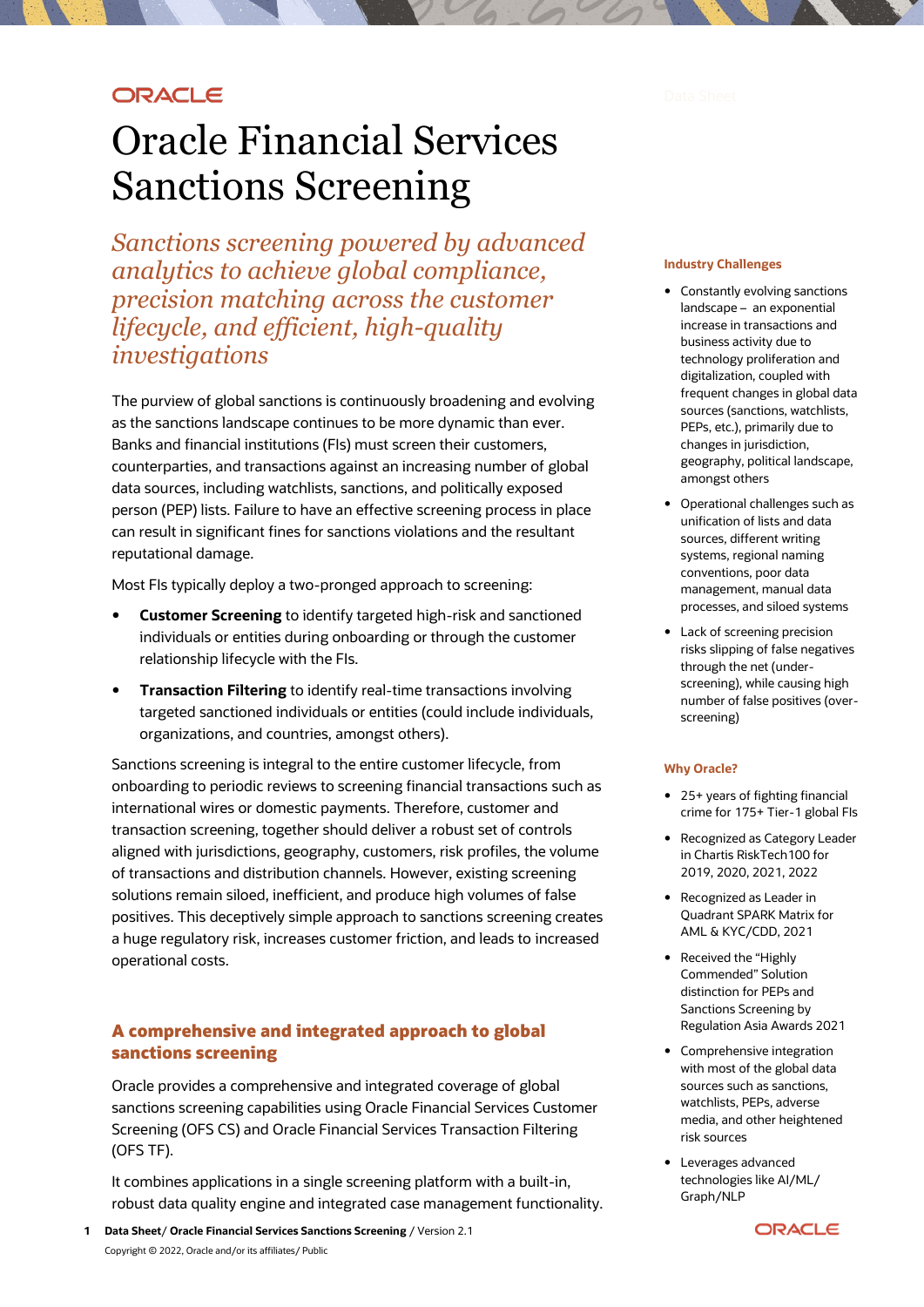Using proprietary, robust and industry-leading data quality and data matching technologies, OFS Sanctions Screening application helps organizations minimize false positives and reduce the risk of missing true hits.

The application enables institutions to effectively and efficiently screen customers, vendors, beneficial owners, etc., for onboarding and ongoing screening, against watchlists lists, including individual sanctions, PEPs, country, adverse media and internal lists, while also screening and blocking of suspicious transactions in real-time.

# **Effectively mitigate risks while optimizing the efficiency of compliance teams**

Oracle's Sanctions Screening application helps identify and mitigate risks through precision-based screening that helps FIs cost-effectively comply with increasingly complex domestic and international sanctions landscape and regulatory compliance.

## **Key Highlights:**

- Strong parsing logic to extract accurate data from different message types for screening
- Pre-configured to receive data from most of the major international sanctions lists, including the Office of Foreign Assets Control (OFAC), Her Majesty's Treasury (HM Treasury), European Union (EU), and United Nations (UN) lists, etc.
- Multi-jurisdictional capability makes it easy to screen customer data from multiple countries or multiple lines of business using different match rules and watch lists
- Payment and trade screening with different types of matching name & addresses, BIC, country, city, ports, goods, vessels, stop keywords etc.
- Helps prioritize alerts by assigning risk and match scores which reduces case workload for compliance teams

## **Delivering speed, accuracy, and efficiency in investigations of suspicious transactions**

The application delivers increased accuracy in matching and screening which helps in rapid alert disposition. This precision also gives highquality result sets when investigating suspicious transactions in real-time. Thus, enabling institutions to manage risk more effectively with fewer false positives. All relevant information is available in a single-page view, giving instant access to the blocked transaction, message, matches, and list information.

## **Key Highlights:**

 Utilizes sophisticated information exchange formats to easily maintain and share data across existing systems, enabling FIs to

## **Key Features**

- Multi-jurisdictional, real-time and on-demand screening capability
- Horizontal scalability of application achieved through architectural enhancements that allows screening of 100 million+ customers and transactions daily.
- Supports various message types including SEPA, SWIFT MT, SWIFT MX, ISO20022, Fedwire, US NACHA, and many more, that ensures granular and accurate matching – screening of individual tags in each message
- Enhanced screening via automatic event prioritization and scoring, powered by advanced analytics for investigations
- Provides a user interface for Level 1 investigators that allows for rapid dispositioning of the events, while Level 2 investigators are provided with full case management functionality including the ability to use graph analytics to view context of customer screening events.
- Ability to download and standardize watchlist data to ensure necessary records are included in screening and categorized appropriately (as Sanctions, PEPs, etc.
- Leverages techniques such as fuzzy logic, transliteration, transcription, identifier and variant matching in batches and real-time, which enhances the matching capabilities and screening accuracy significantly
- Leverages "allow list" feature that helps reduce false positives and the case workload as the system allows whitelist entities to scan through and investigates only the unknown parties



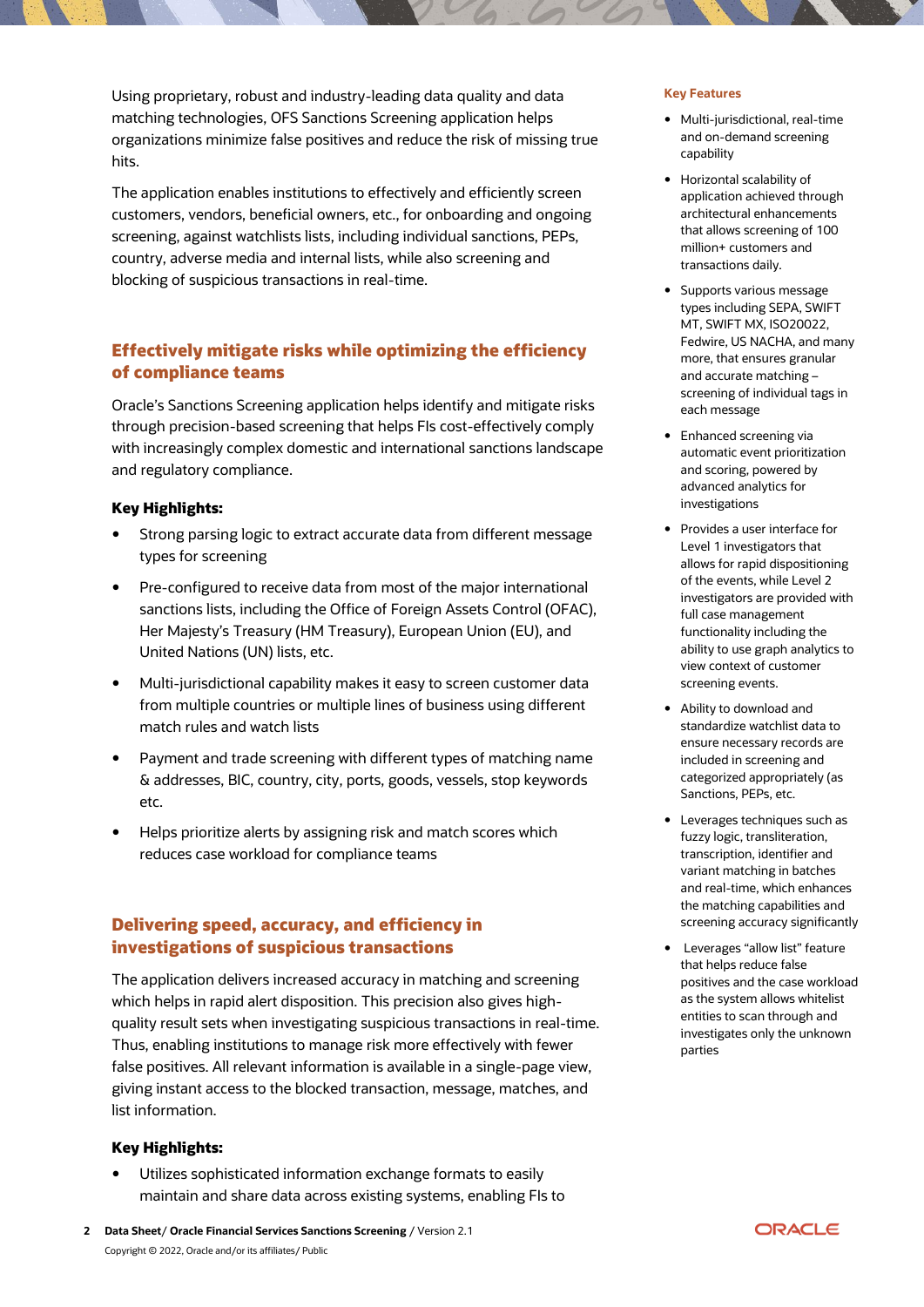perform real-time checks against their new customer and identify risk exposures of the customer without compromising customer experience.

- Includes a risk scoring engine that gives firms the insight needed to make faster and more informed decisions about transaction validity when combined with match scoring capabilities.
- Deploys proprietary algorithms and automated learning that minimize false positives without compromising screening accuracy
- Integration with Oracle's Enterprise Case Management (ECM) an intuitive case management application – allows customers to clear matches faster, reduce investigation time and manage all their financial crime cases centrally and leverage AML, KYC and other related case information for decision making

# **Maximizing your ROI with Oracle's Sanctions Screening application**

Oracle's Sanctions Screening application is an end-to-end offering delivering accurate, enterprise-wide watchlist processing, multijurisdictional screening, and integrated high-quality investigations that maximize your returns on investment. The key benefits include:

#### **Global sanctions screening for entire customer lifecycle:**

The application offers real-time and batch screening capabilities against most of the global data sources, sanctions, PEPs, regulatory watch lists, UBOs, adverse media, and internally-managed lists, not just during onboarding or periodic reviews but across multiple touchpoints during the entire customer lifecycle.

## **Optimize screening quality and accuracy with extensive matching capabilities:**

The application delivers best-in-class data quality and matching capability. It can handle typos, misspelling, nicknames, titles, prefix, suffix, qualifiers, concatenations, transliteration limitations and cultural differences for accurate detection. The matching and screening component provides sophisticated fuzzy logic combined with advanced data optimization techniques to ensure highly accurate screening. A differentiating factor is that the matching engine for this application is not a black-box and in fact offers tuning flexibility for further optimization based on specific requirements of the FIs.

#### **Reduce false positive and case workload of investigators:**

Powered with an enterprise data quality driven matching engine, the application leverages a combination of advanced data preparation techniques and a unique matching process to arrive at accurate match results even when dealing with partial, inconsistent or erroneous data. Thus, this precision helps reduce false positives significantly and ensures time and resources optimization during investigations.

#### **Key Benefits**

- Comprehensive and consolidated approach to global sanctions screening and integration with most of the global data sources (local and international)
- An integrated approach to customer screening and transaction filtering helps deliver a unified user interface and experience, offers shared functionalities, reduces documentation redundancies, optimizes resources allocation and reduces training burden for the resources
- Achieve regulatory compliance and mitigate any potential reputational risk due to violations
- Lower false positives and reduce investigation times
- Streamlined screening process increases operational efficiencies and reduced costs
- Highly Configurable and scalable application that can be tailored to specific requirements (business, regulatory, risk profiles, existing systems) of banks and FIs

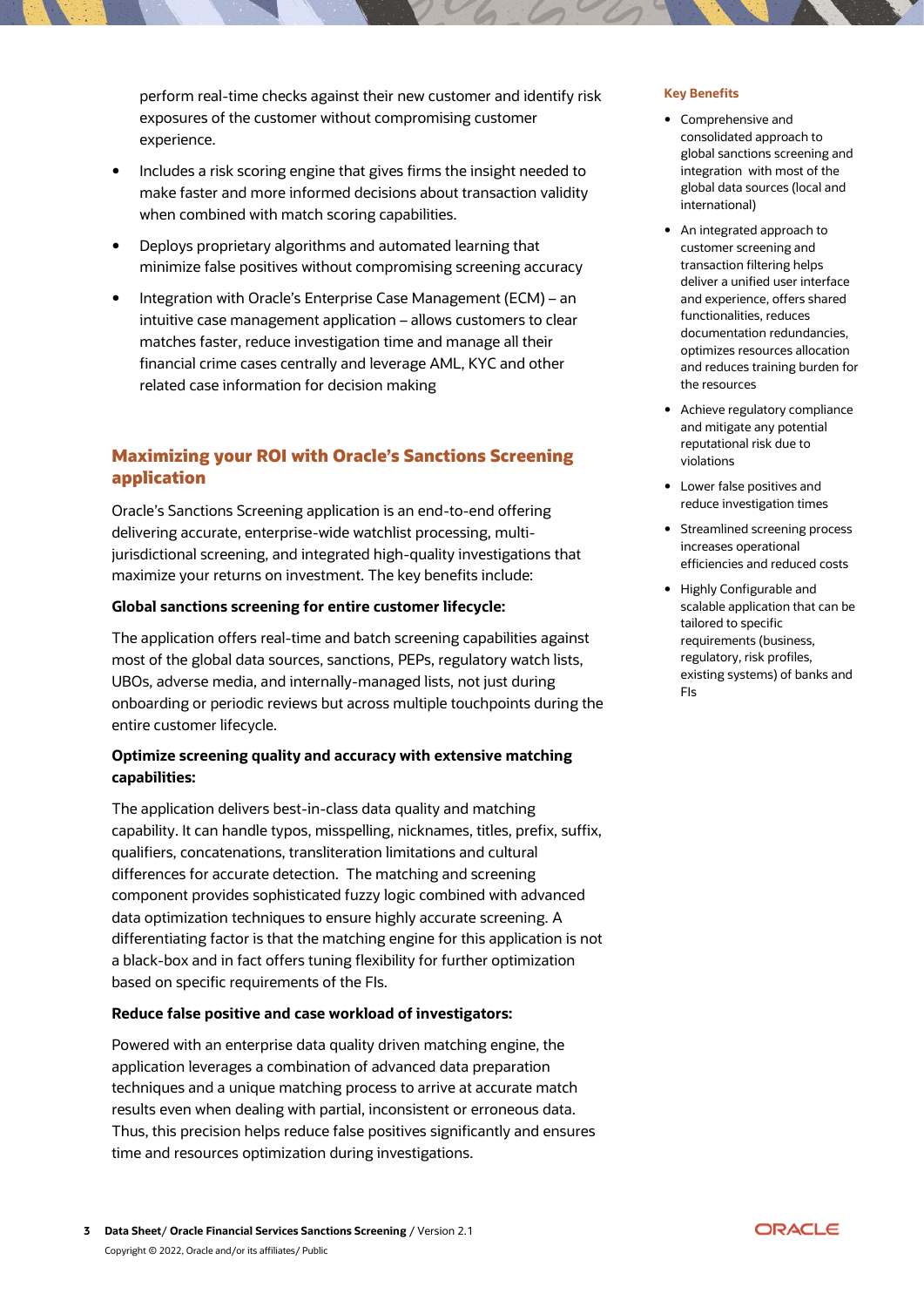## **Achieve faster and high-quality investigations with best operational capabilities:**

The application offers a queue system that allows users to define criteria of the queues, sort and prioritize them, and, assign the generated alerts in respective queues to analysts and investigators basis their skillset. It also offers an integrated operational view via our level 1 UI interface that allows quick dispositioning of the alerts while maintaining quality standouts. Thus, helping you to achieve streamlined, faster, accurate and high-quality investigations.